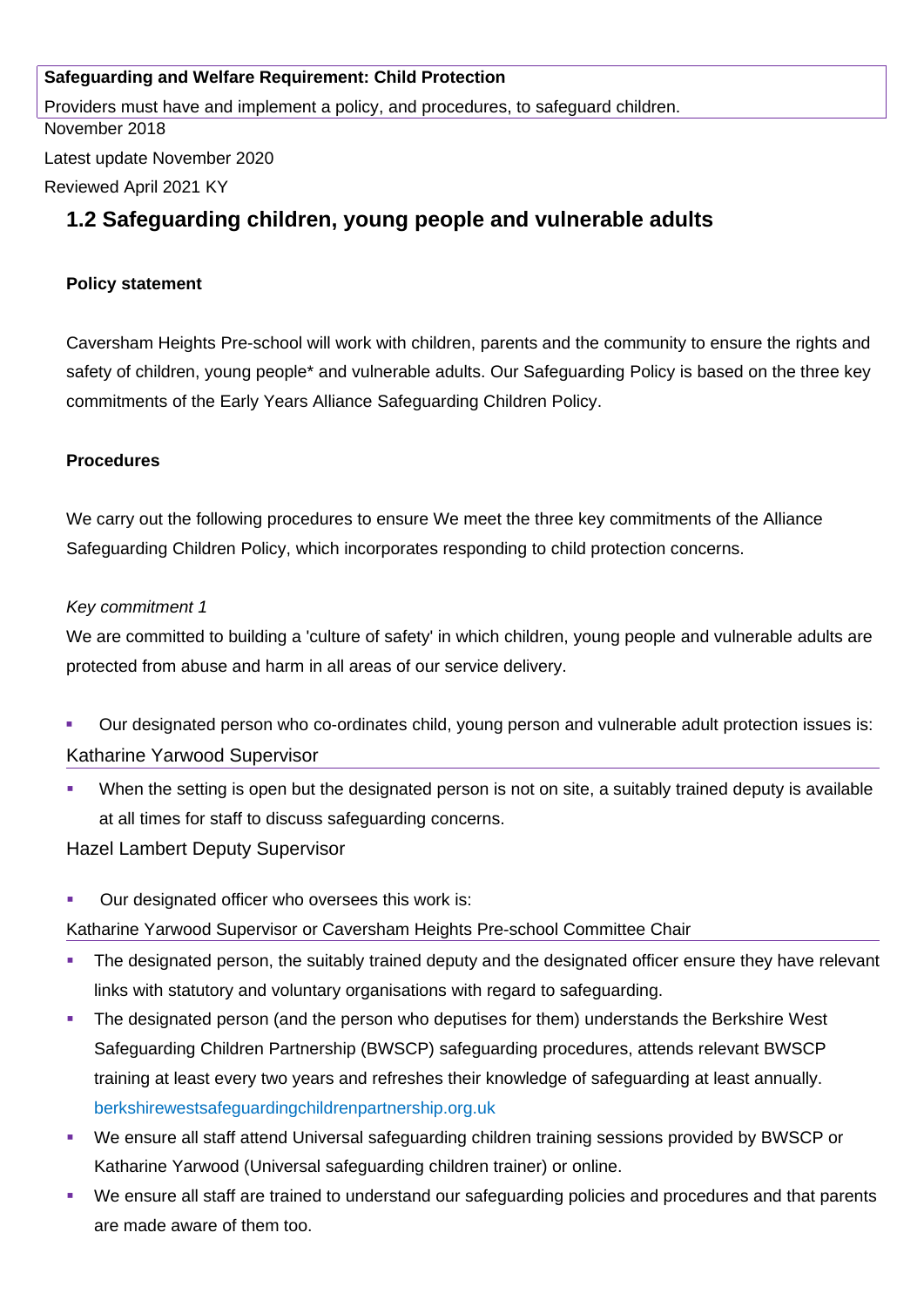- All staff have an up-to-date knowledge of safeguarding issues, are alert to potential indicators and signs of abuse and neglect and understand their professional duty to ensure safeguarding and child protection concerns are reported to the BWSCP Single Point of Access team or the NSPCC. They receive updates on safeguarding at least annually.
- All staff are confident to ask questions in relation to any safeguarding concerns and know not to just take things at face value but can be respectfully sceptical.
- All staff understand the principles of early help (as defined in *Working Together to Safeguard Children*, 2018) and are able to identify those children and families who may be in need of early help and enable them to access it.
- All staff understand BWSCP thresholds of significant harm and understand how to access services for families, including for those families who are below the threshold for significant harm.
- All staff understand their responsibilities under the General Data Protection Regulation and the Data Protection Act 2018, and understand relevant safeguarding legislation, statutory requirements and local safeguarding partner requirements and ensure that any information they may share about parents and their children with other agencies is shared appropriately and lawfully.
- We will support families to receive appropriate early help by sharing information with other agencies in accordance with statutory requirements and legislation.
- We will share information lawfully with safeguarding partners and other agencies where there are safeguarding concerns.
- We will be transparent about how we lawfully process data.
- All staff understand how to escalate their concerns in the event that they feel either the local authority and/or their own organisation has not acted adequately to safeguard and know how to follow local safeguarding procedures to resolve professional disputes between staff and organisations.
- All staff understand what the organisation expects of them in terms of their required behaviour and conduct, and follow our policies and procedures on positive behaviour, online safety (including use of cameras and mobile phones), whistleblowing and dignity at work.
- Children have a key person to build a relationship with, and are supported to articulate any worries, concerns or complaints that they may have in an age appropriate way.
- All staff understand our policy on promoting positive behaviour and follow it in relation to children showing aggression towards other children.
- Adequate and appropriate staffing resources are provided to meet the needs of children.
- **Applicants for posts within the setting are clearly informed that the positions are exempt from the** Rehabilitation of Offenders Act 1974.
- **Enhanced criminal records and barred lists checks and other suitability checks are carried out for staff** and volunteers prior to their post being confirmed, to ensure that no disqualified person or unsuitable person works at the setting or has access to the children.
- Where applications are rejected based on information disclosed, applicants have the right to know and to challenge incorrect information.
- **Enhanced criminal records and barred lists checks are carried out on anyone living or working on the** premises.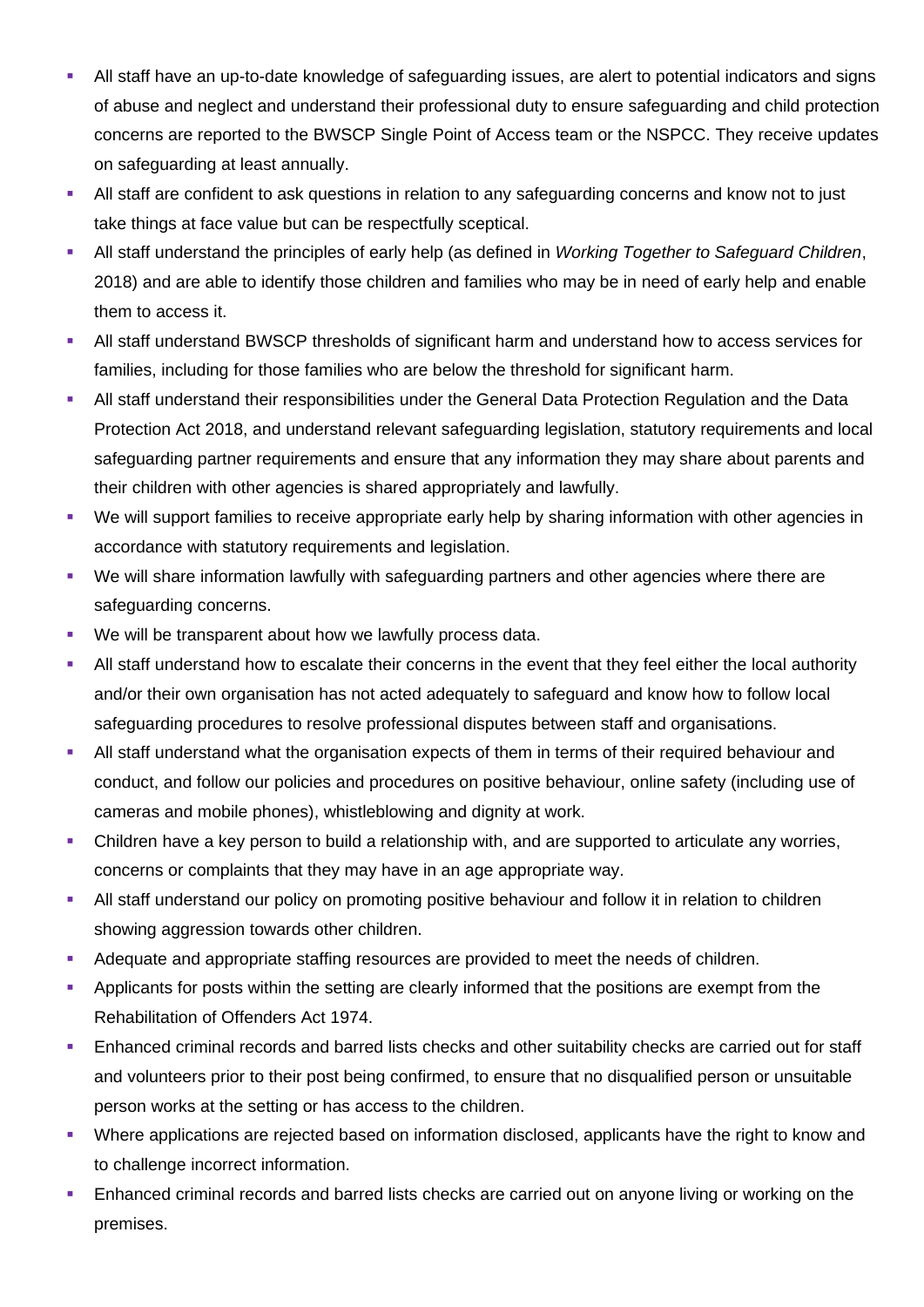- **Enhanced criminal records and barred lists checks are carried out on the main committee members and** EY2 forms are completed.
- **volunteers must:** 
	- **-** be aged 17 or over;
	- **-** be considered competent and responsible;
	- **-** receive a robust induction and regular supervisory meetings;
	- **-** be familiar with all the settings policies and procedures;
	- **-** be fully checked for suitability if they are to have unsupervised access to the children at any time.
- Information is recorded about staff qualifications, and the identity checks and vetting processes that have been completed including:
	- **-** the criminal records disclosure reference number;
	- **-** certificate of good conduct or equivalent where a UK DBS check is not appropriate;
	- **-** the date the disclosure was obtained; and
	- **-** details of who obtained it.
- All staff and volunteers are informed that they are expected to disclose any convictions, cautions, court orders or reprimands and warnings which may affect their suitability to work with children (whether received before or during their employment with us).
- From 31 August 2018, staff and volunteers in childcare settings that are not based on domestic premises are *not* required to notify their line manager if anyone in their household (including family members, lodgers, partners etc.) has any relevant convictions, cautions, court orders, reprimands or warnings or has been barred from, or had registration refused or cancelled in relation to any childcare provision or have had orders made in relation to care of their children.
- Staff receive regular supervision, which includes discussion of any safeguarding issues, and their performance and learning needs are reviewed regularly.
- In addition to induction and supervision, staff are provided with clear expectations in relation to their behaviour [outlined in the employee handbook].
- Voluntary committee members are to undertake safeguarding training following the Annual General meeting,
- We notify the Disclosure and Barring Service of any person who is dismissed from our employment, or resigns in circumstances that would otherwise have led to dismissal for reasons of a child protection concern.
- Procedures are in place to record the details of visitors to the setting.
- Security steps are taken to ensure that we have control over who comes into the setting so that no unauthorised person has unsupervised access to the children.
- Visitors to the Pre-School sign in and will be accompanied while on the premises and not left alone with the children. Parent/carer helpers are not allowed to help children in the cloakroom and toilets. Volunteers do not work unsupervised.
- Steps are taken to ensure children are not photographed or filmed on video for any other purpose than to record their development or their participation in events organised by us. Parents sign a consent form and have access to records holding visual images of their child. Staff do not use personal cameras or filming equipment to record images.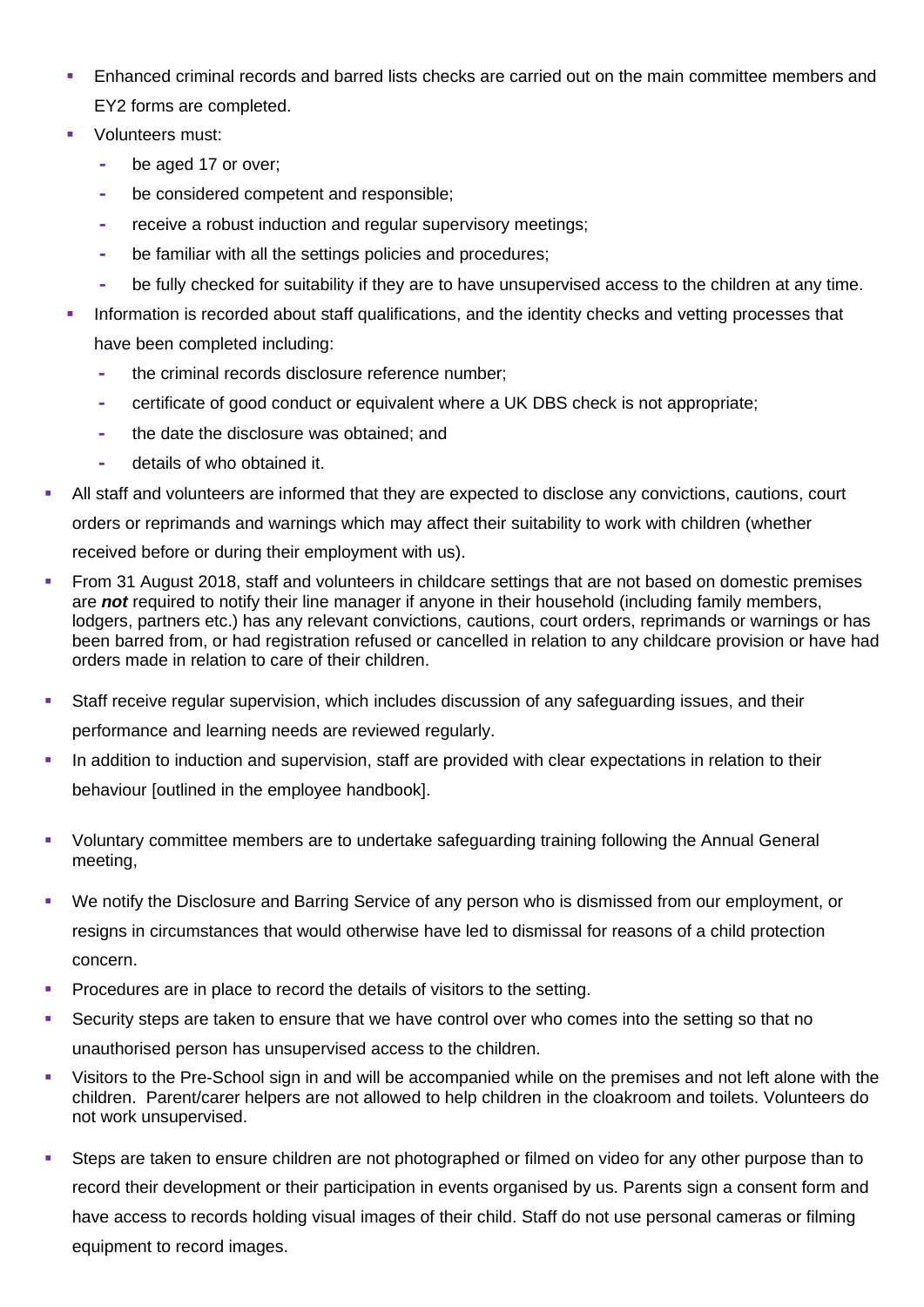- Personal mobile phones are not used where children are present.
- Any personal information is held securely and in line with data protection requirements and guidance from the ICO.
- The designated person in the setting has responsibility for ensuring that there is an adequate online safety policy in place.
- We keep a written record of all complaints and concerns including details of how they were responded to.
- We ensure that robust risk assessments are completed, that they are seen and signed by all relevant staff and that they are regularly reviewed and updated, in line with our health and safety policy.
- The designated officer will support the designated person to undertake their role adequately and offer advice, guidance, supervision and support.
- The designated person will inform the designated officer at the first opportunity of every significant safeguarding concern, however this should not delay any referrals being made to children's social care, the LADO, Ofsted or RIDDOR.

### *Key commitment 2*

We are committed to responding promptly and appropriately to all incidents, allegations or concerns of abuse that may occur and to work with statutory agencies in accordance with the procedures that are set down in 'What to do if you're worried a child is being abused' (HMG, 2015) and the Care Act 2014.

### *Responding to suspicions of abuse*

- We acknowledge that abuse of children can take different forms physical, emotional, and sexual, as well as neglect.
- We ensure that all staff have an understanding of the additional vulnerabilities that arise from special educational needs and/or disabilities, plus inequalities of race, gender, language, religion, sexual orientation or culture, and that these receive full consideration in relation to child, young person or vulnerable adult protection.
- When children are suffering from physical, sexual or emotional abuse, or experiencing neglect, this may be demonstrated through:
	- **-** significant changes in their behaviour;
	- **-** deterioration in their general well-being;
	- **-** their comments which may give cause for concern, or the things they say (direct or indirect
	- **-** disclosure);
	- **-** changes in their appearance, their behaviour, or their play;
	- **-** unexplained bruising, marks or signs of possible abuse or neglect; and
	- **-** any reason to suspect neglect or abuse outside the setting.
- We understand how to identify children who may be in need of early help, how to access services for them
- We understand that we should refer a child who meets the s17 Children Act 1989 child in need definition to local authority children's social work services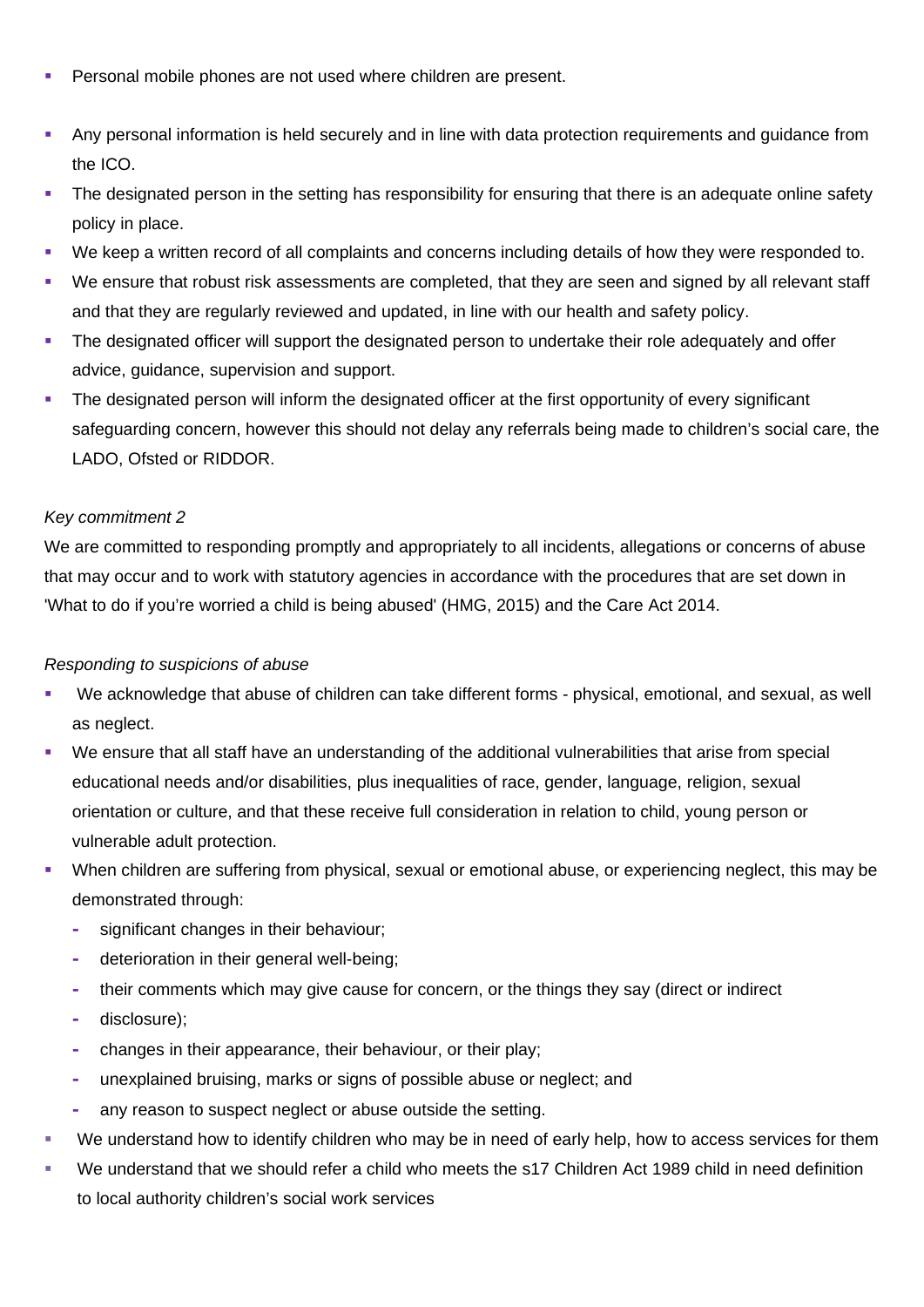- We understand that we should refer any child who may be at risk of significant harm to local authority children's social work services.
- We are aware of the 'hidden harm' agenda concerning parents with drug and alcohol problems and consider other factors affecting parental capacity and risk, such as social exclusion, domestic violence, radicalisation, mental or physical illness and parent's learning disability.
- We are aware that children's vulnerability is potentially increased when they are privately fostered and when we know that a child is being cared for under a private fostering arrangement, we inform our local authority children's social care team.
- We are prepared to take action if we have concerns about the welfare of a child who fails to arrive at a session when expected. The designated person will take immediate action to contact the child's parent to seek an explanation for the child's absence and be assured that the child is safe and well. If no contact is made with the child's parents and the designated person has reason to believe that the child is at risk of significant harm, the relevant professionals are contacted immediately and BWSCP procedures are followed. If the child has current involvement with social care the social worker is notified on the day of the unexplained absence.
- We are aware of other factors that affect children's vulnerability that may affect, or may have affected, children and young people using our provision, such as abuse of children who have special educational needs and/or disabilities; fabricated or induced illness; child abuse linked to beliefs in spirit possession; sexual exploitation of children, including through internet abuse; Female Genital Mutilation and radicalisation or extremism.
- In relation to radicalisation and extremism, we follow the Prevent Duty guidance for England and Wales published by the Home Office and BWSCP procedures on responding to radicalisation.
- All staff complete online Channel training, online Prevent training and attends local WRAP training where available to ensure they are familiar with the local protocol and procedures for responding to concerns about radicalisation.
- We are aware of the mandatory duty that applies to teachers, including early years practitioners, and health workers to report cases of Female Genital Mutilation to the police. We are also aware that early years practitioners should follow local authority published safeguarding procedures to respond to FGM and other safeguarding issues, which involves contacting police if a crime of FGM has been or may be about to be committed.
- We also make ourselves aware that some children and young people are affected by gang activity, by complex, multiple or organised abuse, through forced marriage or honour based violence or may be victims of child trafficking. While this may be less likely to affect young children in our care, we may become aware of any of these factors affecting older children and young people who we may come into contact with.
- If we become concerned that a child may be a victim of modern slavery or human trafficking we will refer to the National Referral Mechanism, as soon as possible and refer and/or seek advice to the local authority children's social work service and/or police.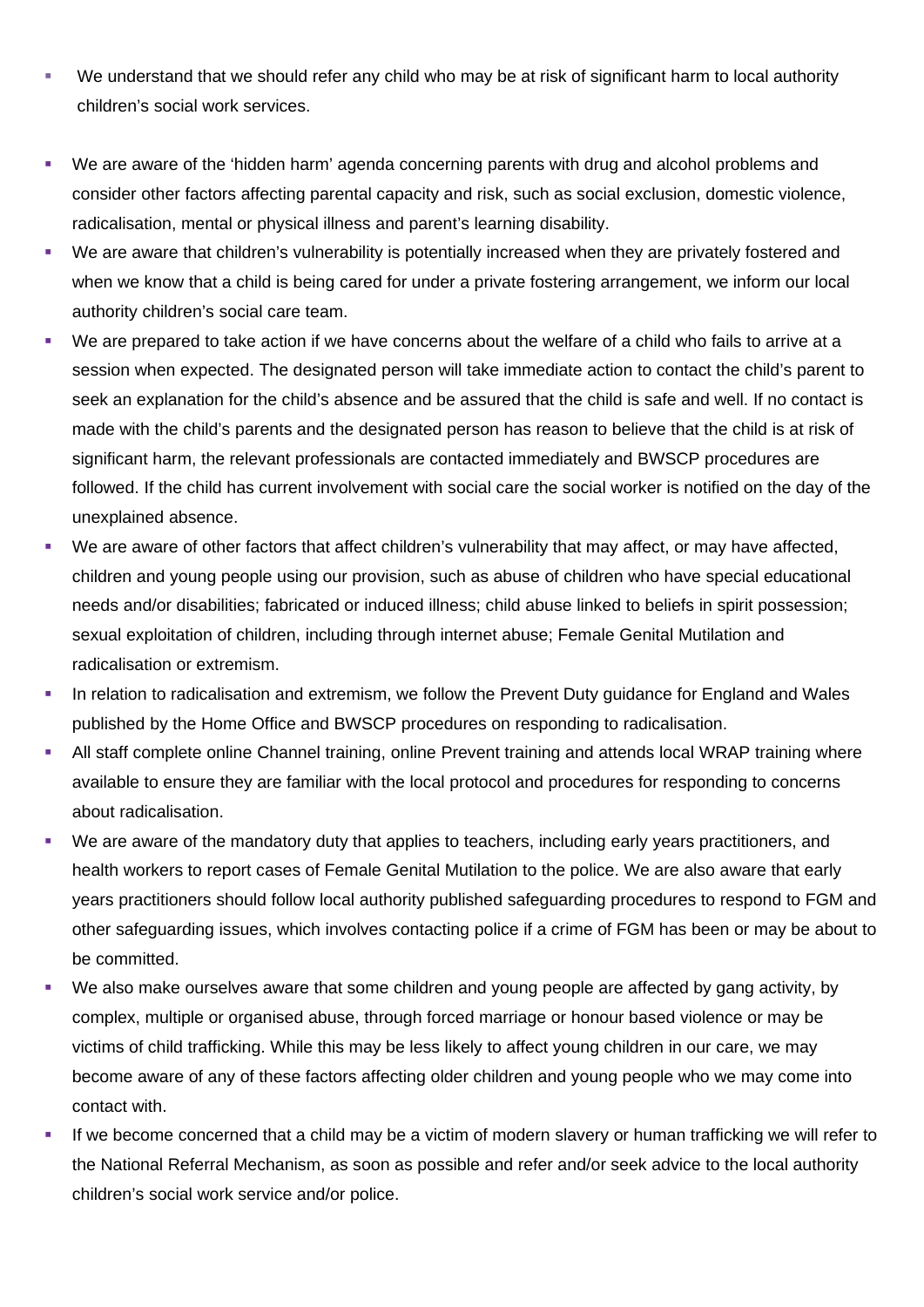- We will be alert to the threats children may face from outside their families, such as that posed by organised crime groups such as county lines and child sexual exploitation, online use and from within peer groups and the wider community.
- Where we believe that a child in our care or that is known to us may be affected by any of these factors we follow the procedures below for reporting child protection concerns and follow the BWSCP procedures.
- Where such evidence is apparent, the child's key person makes a dated record of the details of the concern and discusses what to do with the member of staff who is acting as the designated person. The information is stored on the child's personal file.
- In the event that a staff member or volunteer is unhappy with the decision made of the designated person in relation to whether to make a safeguarding referral they must follow escalation procedures.
- We refer concerns about children's welfare to the local authority children's social care team and co-operate fully in any subsequent investigation. NB In some cases this may mean the police or another agency identified by the Berkshire West Safeguarding Children Partnership.
- We respond to any disclosures sensitively and appropriately and take care not to influence the outcome either through the way [we/I] speak to children or by asking questions of children (although we may check out/clarify the details of what we think they have told us with them).
- We take account of the need to protect young people aged 16-19 as defined by the Children Act 1989. This may include students or school children on work placement, young employees or young parents. Where abuse or neglect is suspected [we/I] follow the procedure for reporting any other child protection concerns. The views of the young person will always be taken into account in an age appropriate way, but the setting may override the young person's refusal to consent to share information if it feels that it is necessary to prevent a crime from being committed or intervene where one may have been, or to prevent harm to a child or adult. Sharing confidential information without consent is done only where not sharing it could be worse than the outcome of having shared it.
- All staff are also aware that adults can also be vulnerable and know how to refer adults who are in need of community care services.
- $\blacksquare$  All staff know that they can contact the NSPCC whistleblowing helpline if they feel that or organisation and the local authority have not taken appropriate action to safeguard a child and this has not been addressed satisfactorily through organisational escalation and professional challenge procedures.
- $\blacksquare$ We have a whistleblowing policy in place.
- $\blacksquare$  Staff/volunteers know they can contact the organisation Public Concern at Work for advice relating to whistleblowing dilemmas.

### *Recording suspicions of abuse and disclosures*

- Where a child makes comments to a member of staff that give cause for concern (disclosure), or a member of staff observes signs or signals that give cause for concern, such as significant changes in behaviour; deterioration in general well-being; unexplained bruising, marks or signs of possible abuse or neglect; that member of staff:
	- **-** listens to the child, offers reassurance and gives assurance that she or he will take action;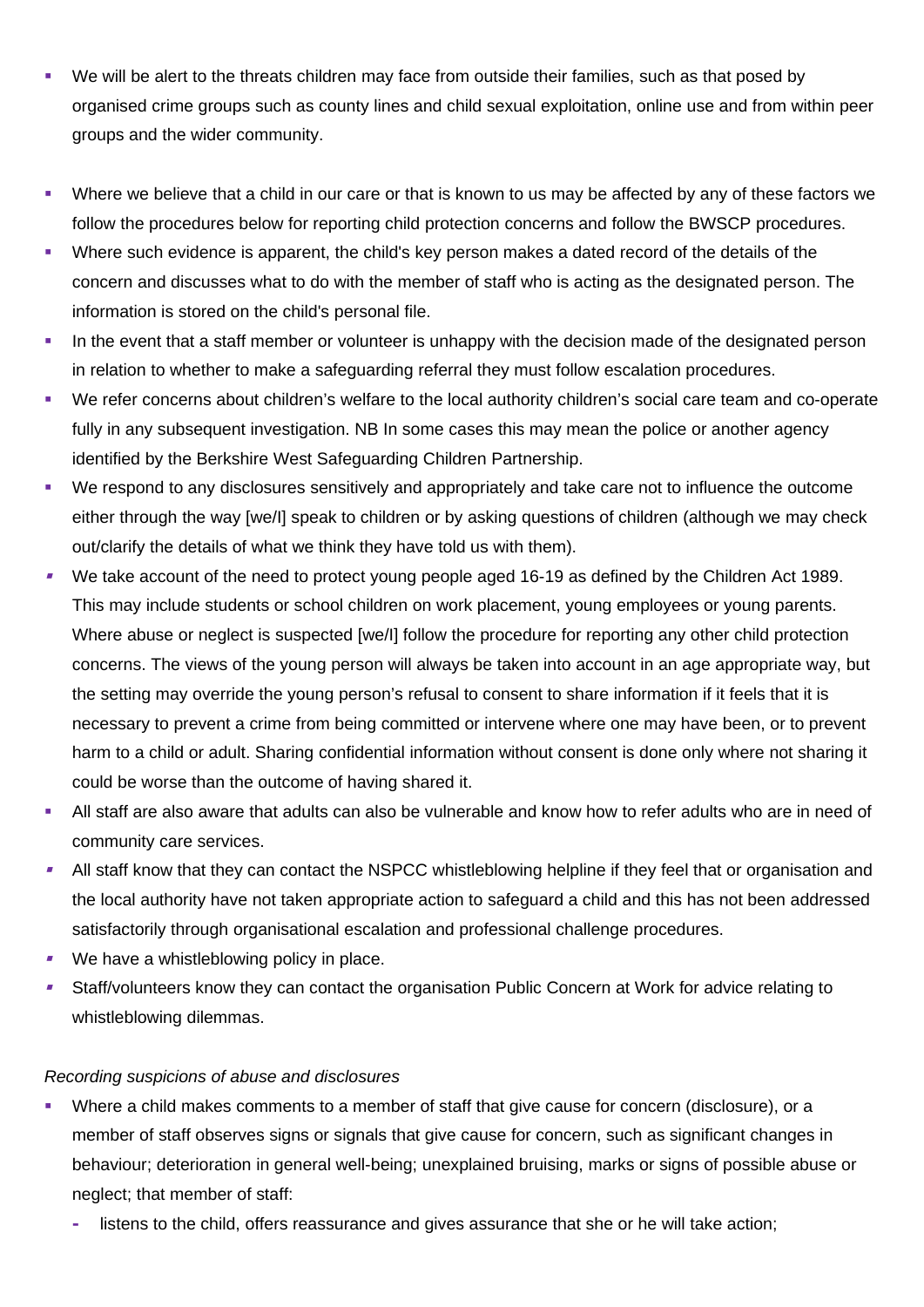- **-** does not question the child, although it is OK to ask questions for the purposes of clarification;
- **-** makes a written record that forms an objective record of the observation or disclosure that includes: the date and time of the observation or the disclosure; the exact words spoken by the child as far as possible; the name of the person to whom the concern was reported, with the date and time; and the names of any other person present at the time.
- These records are signed and dated and kept in the child's personal file, which is kept securely and confidentially.
- The member of staff acting as the designated person is informed of the issue at the earliest opportunity, and within one working day.
- Where the local safeguarding partners safeguarding procedures stipulates the process for recording and sharing concerns, [we/I] include those procedures alongside this procedure and follow the steps set down by the Berkshire West Safeguarding Children Partnership.

#### *Making a referral to the local authority children's social care team*

- *Safeguarding Children* (Pre-school Learning Alliance 2013) contains procedures to help in making a referral to the local children's social care team, as well as template forms for recording concerns and to assist with making a referral.
- We keep a copy of this document alongside the procedures for recording and reporting set down by Berkshire West Local Safeguarding Children Partnership, which we follow where local procedures differ from those of the Early Years Alliance.
- Staff member reports to Designated Safeguarding Officer if after discussion concern remains it will be recorded.
- Concern discussed with parent/carer (if possible) and discussion recorded
- **If some concern remains, Designated safeguarding Officer should discuss with the child's health visitor** and/or the Children's Single Point of Access.
- If a serious concern remains, it should be recorded and Children's Single Point of Access contacted the same working day, and Ofsted notified.
- (Ofsted should be notified as soon as possible and within 14 days)
- If concerns were reported on the telephone a written report should be sent within 48 hours.

#### **Note it is a requirement, in suspected cases of abuse that consultation must not delay referrals.**

#### *If a child makes an allegation*

- **Listen carefully**
- Make accurate notes using the child's words
- Reassure the child that it is OK that they have told someone
- Explain confidentiality

#### **Report to Designated Safeguarding Officer Record on form. Do not ask leading questions, use your own words to describe events, investigate, promise secrecy**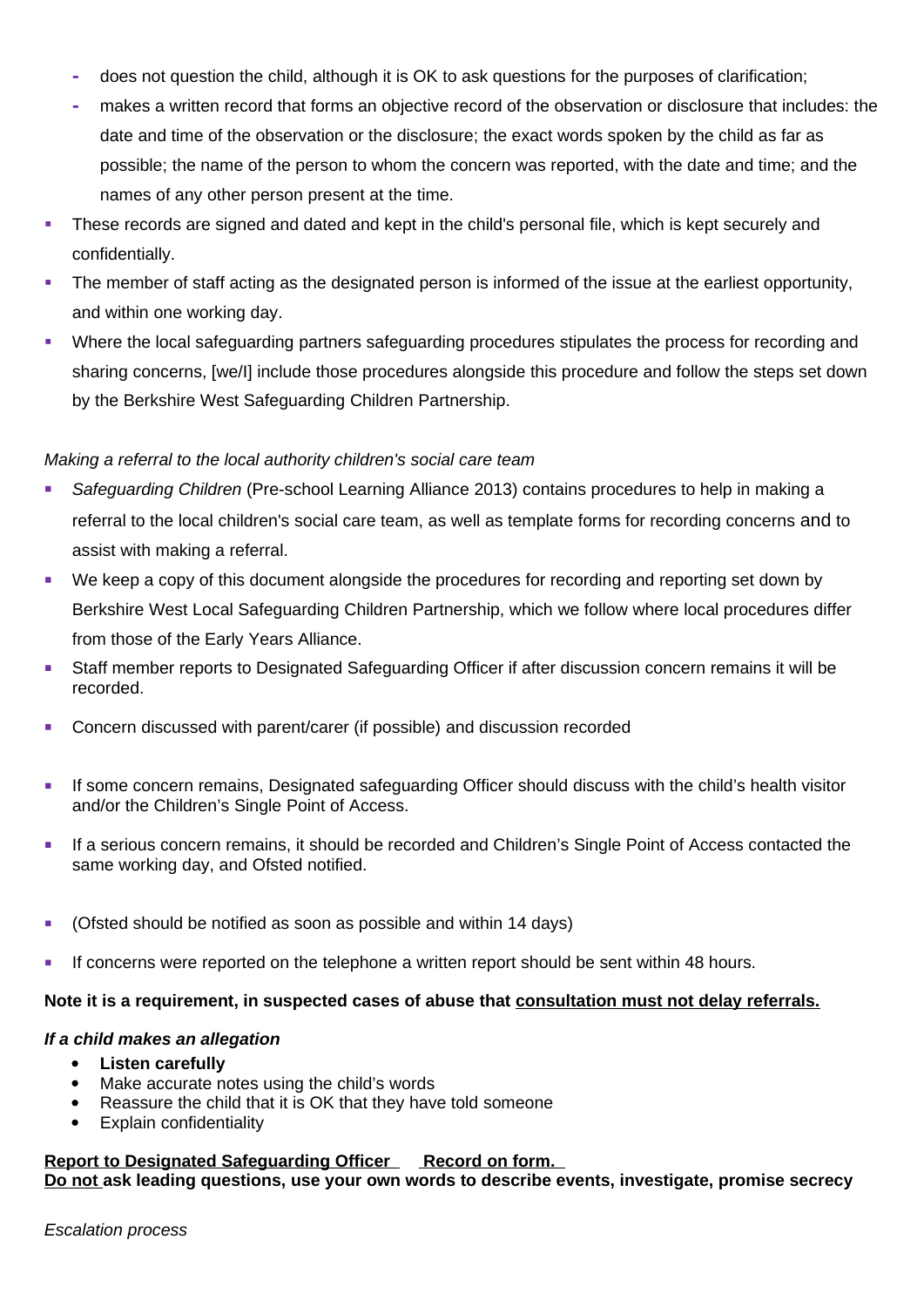- If we feel that a referral made has not been dealt with properly or that concerns are not being addressed or responded to, we will follow the BWSCP escalation process.
- We will ensure that staff are aware of how to escalate concerns.
- We will follow local procedures published by safeguarding partners to resolve professional disputes.

#### *Informing parents*

- Parents are normally the first point of contact. Concerns are normally discussed with parents to gain their view of events, unless it is felt that this may put the child or other person at risk, or may interfere with the course of a police investigation, or may unduly delay the referral, or unless it is otherwise unreasonable to seek consent. Advice will be sought from social care, or in some circumstances police, where necessary.
- Parents are normally the first point of contact. Concerns are discussed with parents to gain their view of events, unless it is felt that this may put the child at risk, or interfere with the course of a police investigation. Advice will be sought from social care if necessary.
- Parents are informed when we make a record of concerns in their child's file and that we also make a note of any discussion we have with them regarding a concern.
- If a suspicion of abuse warrants referral to Children's Single Point of Access, parents are informed at the same time that the referral will be made, except where the guidance of the Berkshire West Safeguarding Children Partnership does not allow this, for example, where it is believed that the child may be placed at risk.
- This will usually be the case where the parent is the likely abuser or where sexual abuse may have occurred.
	- o It could place the child or other persons at risk or jeopardise an investigation.
	- o The parent could be the suspected perpetrator.
	- o You suspect organised or multiple abuse.
	- o Informing the parent could- lead to evidence being 'lost' or destroyed witness intimidation.
	- o You suspect fabricated illness.
	- o The child may be at risk of disappearing
- If there is a possibility that advising a parent beforehand may place a child at greater risk (or interfere with a police response) the designated person should seek advice from children's social care, about whether or not to advise parents beforehand, and should record and follow the advice given.

### *Liaison with other agencies*

 We work within the Berkshire West Safeguarding Children Partnership guidelines. In all cases of concern that a child is being mistreated or at risk of significant harm the **Children's Single Point of Access** will be contacted: **0118 9373641 [www.reading.gov.uk/childrensreferralform](http://www.reading.gov.uk/childrensreferralform) or email [cspoa@brighterfuturesforchildren.org](mailto:cspoa@brighterfuturesforchildren.org)** 

For urgent enquires out of hours contact **Emergency Duty Team 01344 786543 (5pm to 9am)**

 The current version of 'What to do if you're worried a child is being abused' is available for parents and staff and all staff are familiar with what they need to do if they have concerns.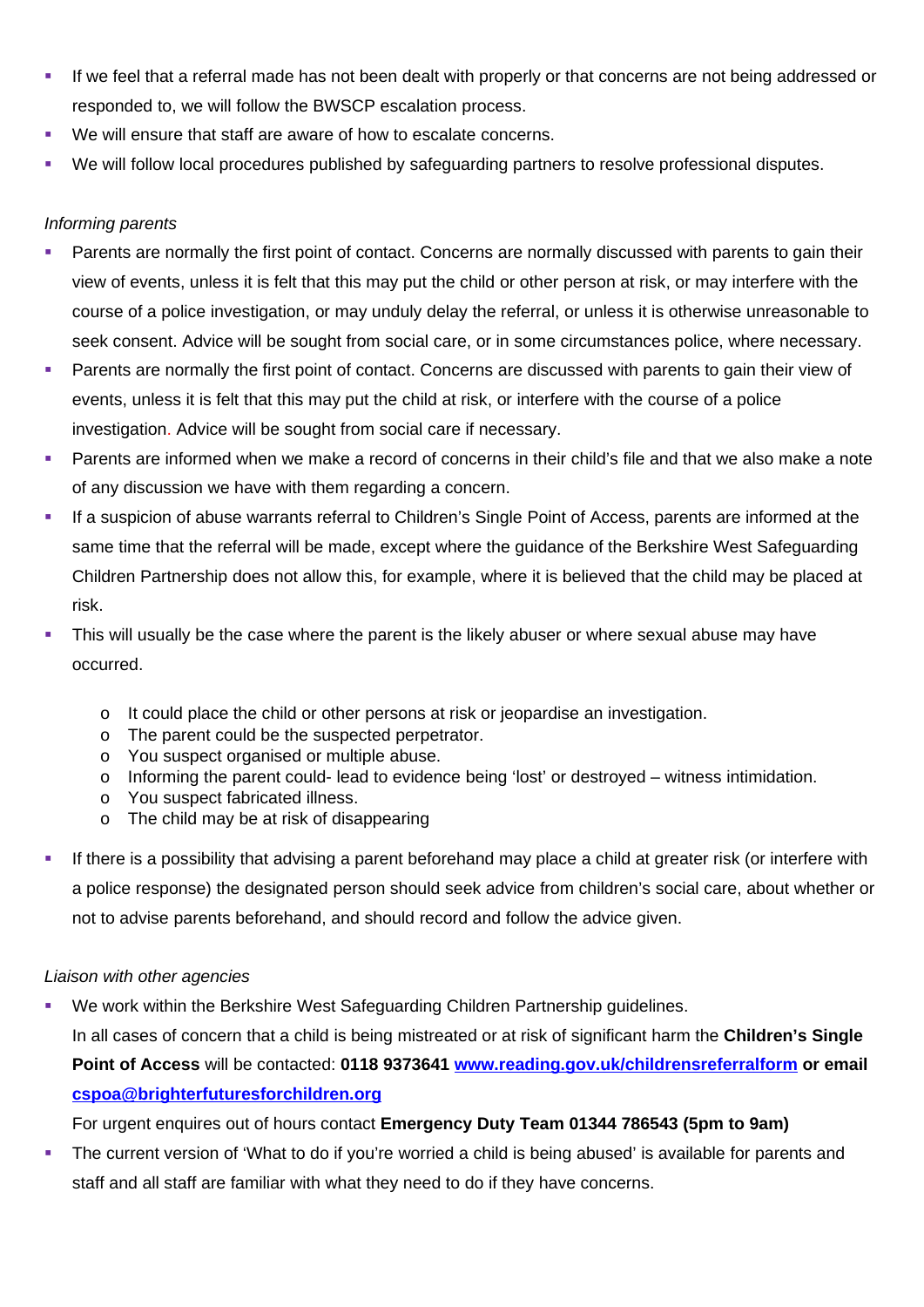- We have procedures for contacting the local authority regarding child protection issues, including maintaining a list of names, addresses and telephone numbers of social workers, to ensure that it is easy, in any emergency, for the setting and children's social care to work well together.
- We notify Ofsted of any incident or accident and any changes in our arrangements which may affect the well-being of children or where an allegation of abuse is made against a member of staff (whether the allegations relate to harm or abuse committed on our premises or elsewhere). Notifications to Ofsted are made as soon as is reasonably practicable, but at the latest within 14 days of the allegations being made.
- Contact details for the local National Society for the Prevention of Cruelty to Children (NSPCC) are also kept.

### *Allegations against staff and persons in position of trust*

- We ensure that all parents know how to complain about the behaviour or actions of staff or volunteers within the setting, or anyone living or working on the premises occupied by the setting, which may include an allegation of abuse.
- We ensure that all staff volunteers and anyone else working in the setting knows how to raise concerns that they may have about the conduct or behaviour of other people including staff/colleagues.
- We differentiate between allegations, and concerns about the quality of care or practice and complaints and have a separate process for responding to complaints.
- We respond to any inappropriate behaviour displayed by members of staff, volunteer or any other person living or working on the premises, which includes:
	- **-** inappropriate sexual comments;
	- **-** excessive one-to-one attention beyond the requirements of their usual role and responsibilities, or inappropriate sharing of images.
- We will recognise and respond to allegations that a person who works with children has:
	- **-** behaved in a way that has harmed a child, or may have harmed a child
	- **-** possibly committed a criminal offence against or related to a child
	- **-** behaved towards a child or children in a way that indicates they may pose a risk of harm to children
- We follow the guidance of the Berkshire West Safeguarding Children Partnership when responding to any complaint that a member of staff or volunteer within the setting, or anyone living or working on the premises occupied by the setting, has abused a child.
- We ensure that all staff and volunteers know how to raise concerns about a member of staff or volunteer within the setting. We respond to any concerns raised by staff and volunteers who know how to escalate their concerns if they are not satisfied with our response
- We respond to any disclosure by children or staff that abuse by a member of staff or volunteer within the setting, or anyone living or working on the premises occupied by the setting, may have taken, or is taking place, by first recording the details of any such alleged incident.
- We refer any such complaint immediately to a senior manager within the organisation and the Local Authority Designated Officer (LADO) as necessary to investigate and/or offer advice:

*Jeremy Curtis, Sarah Ray and ?*

 *Reading LADO: 0118 9372684, mobile 07841253871*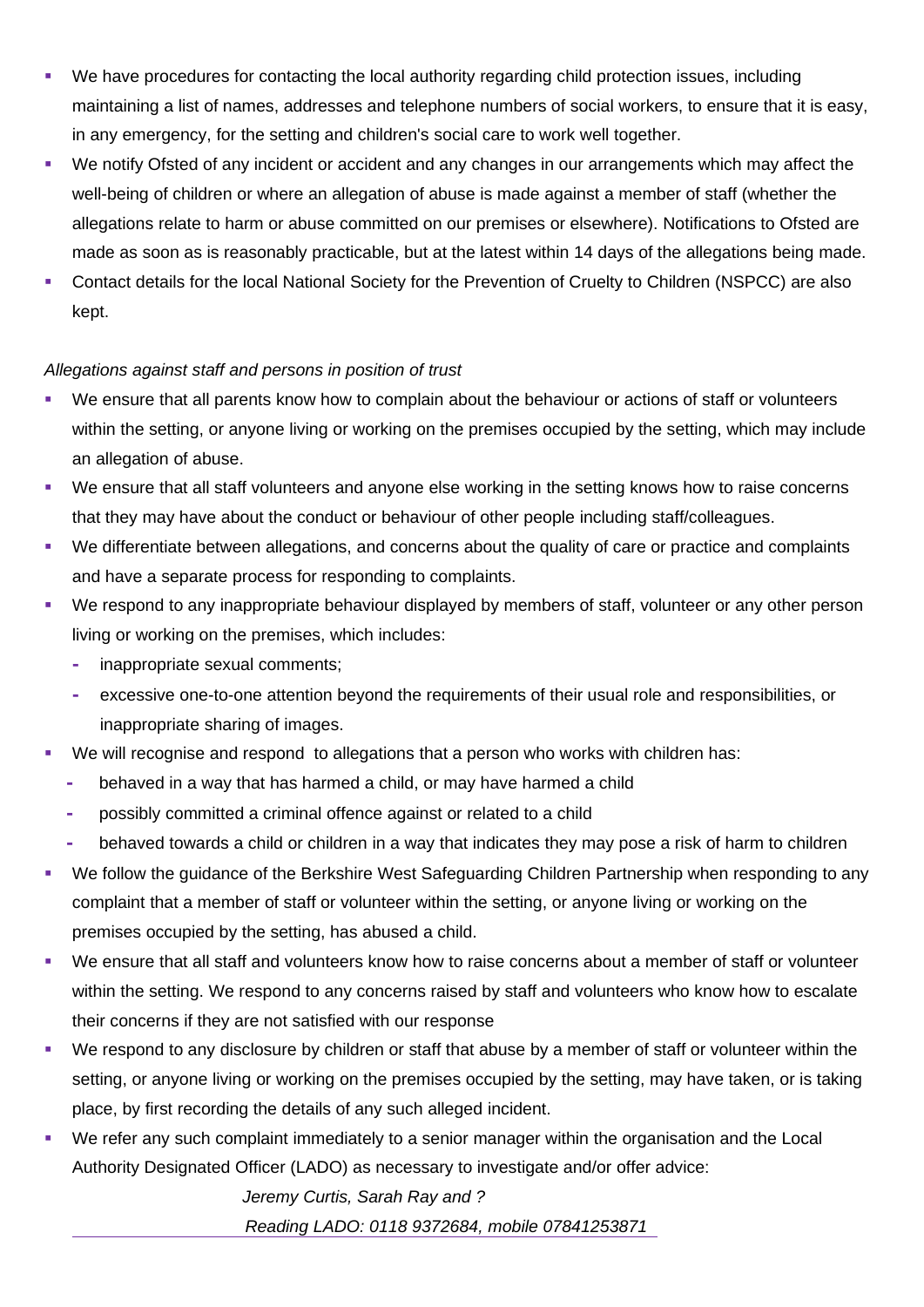### [LADO@brighterfuturesforchildren.org](mailto:LADO@brighterfuturesforchildren.org)

The main contact details and referral form for the LADO are on the website https://brighterfuturesforchildren.org/services/childrens-social-care/allegations-againstpeople-in-a-position-of-trust/

- We also report any such alleged incident to Ofsted, as well as what measures we have taken. We are aware that it is an offence not to do this.
- We co-operate entirely with any investigation carried out by children's social care in conjunction with the police.
- Where the management team and children's social care agree it is appropriate in the circumstances, the member of staff or volunteer will be suspended for the duration of the investigation. This is not an indication of admission that the alleged incident has taken place, but is to protect the staff, as well as children and families, throughout the process. Where it is appropriate and practical and agreed with LADO, we will seek to offer an alternative to suspension for the duration of the investigation, if an alternative is available that will safeguard children and not place the affected staff or volunteer at risk.
- *If a person has a concern about a member of staff or volunteer, that they have:*
	- Behaved in a way that has harmed or may have harmed a child or allowed a child to be harmed or
	- Committed a criminal offence against or related to a child or
	- Behaved towards a child in a way that might indicate that s/he is unsuitable to work with children.

#### *Do not investigate. Report*

This should be reported to the Designated Safeguarding Officer, Chair and Secretary. If an allegation is made against the Supervisor this would be reported to the Chair and Secretary of the pre-school. The procedure must follow The Management of Concerns and Allegations against staff or volunteers who work with children Leaflet No 2: Flow Chart (Berkshire West) A copy is included in the Operational plan.

### **In addition Ofsted must be notified (0300 1231231)**

The LADO will advise whether:

- There is no case to answer
- The matter can be dealt with within the pre-school's disciplinary processes
- A multi-agency investigation is needed.

If the LADO is not immediately available, urgent child protection and /or criminal offences should be reported to SPoA (0118 937 3641) and/or Thames Valley Police. (01865 291046 or 999)

#### *If a multi-agency investigation is needed.*

The LADO will make a referral to the Access and Assessment Team and a strategy meeting convened. The Supervisor and the HR provider should attend. Support can be given by the Quality manager. The outcome could be

- A child protection Investigation and/or
- A criminal investigation and/or
- Referral back to the employer
- No case to answer

#### *If the matter can be dealt with as a disciplinary matter.*

The Pre-School will investigate under its disciplinary process (see Pre-School's complaints procedure) and keep the LADO informed of the progress.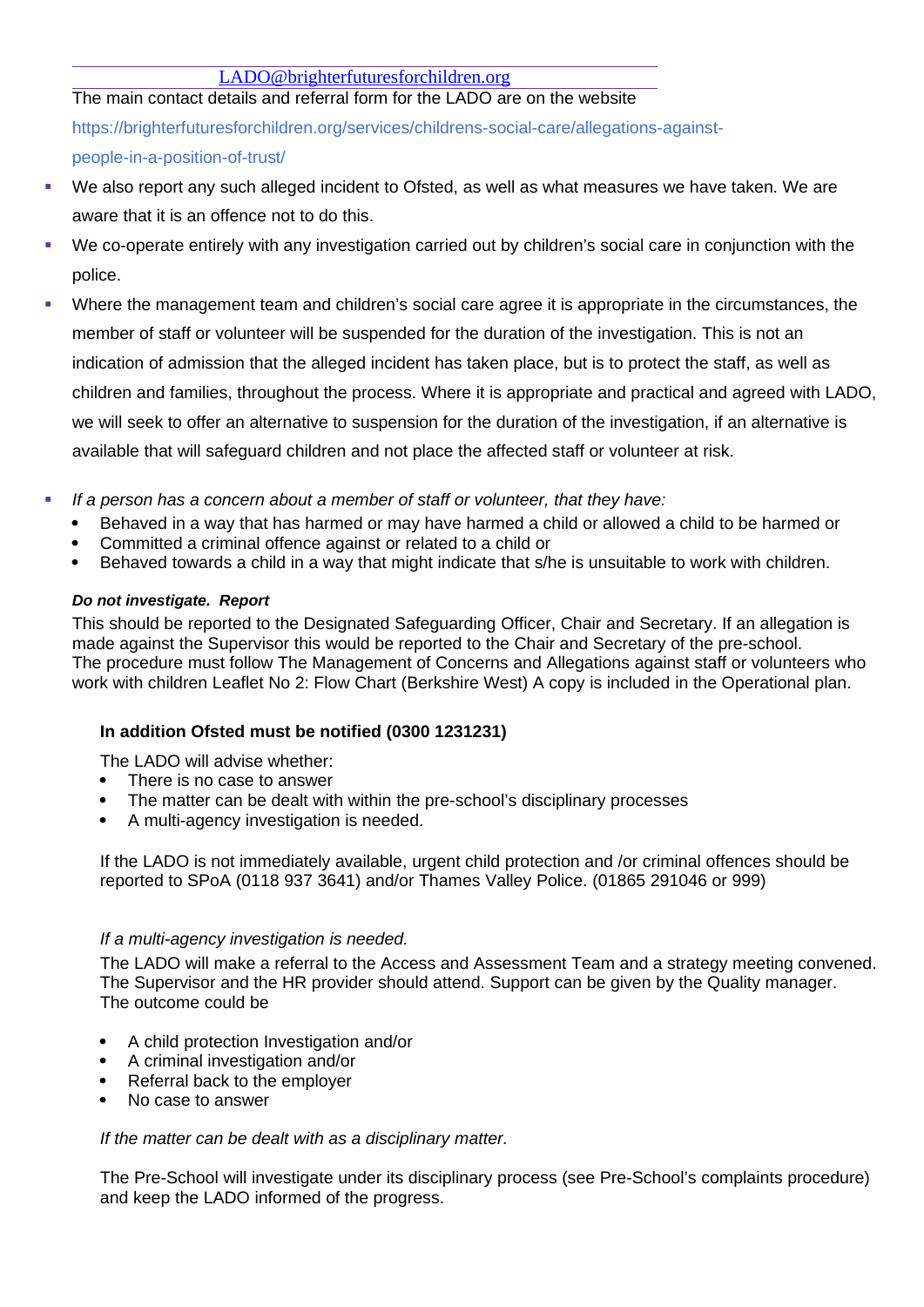If child protection or criminal concerns become apparent in the investigation, the case must be referred back to the LADO.

Ofsted must be informed of any serious allegations of serious harm or abuse by any person living, working or looking after children at the premises (whether the allegations relate to harm or abuse committed on the premises or elsewhere). Notification must be made as soon as possible and within 14 days failure to do so is a criminal offence

Any staff member or volunteer having concerns raised against them will be immediately suspended on full pay while the concerns raised are investigated.

Action taken as a result of allegations must be notified to OFSTED.

If the subject resigns, or the Pre-School ceases to use their services, a referral must be made to the Independent Safeguarding Authority (0300 123 1111), and **OFSTED Notification must be made as soon as possible and within 14 days failure to do so is a criminal offence.**

Should any staff member be found guilty of child abuse, they would be instantly dismissed, and the Berkshire West Safeguarding Children Partnership notified, and OFSTED notified of their dismissal as soon as possible and within the required 14 days.

Confidentiality - the record will be shared on a 'need to know' basis, with professionals outside the group, for children's protection.

#### *Disciplinary action*

Where a member of staff or volunteer has been dismissed due to engaging in activities that caused concern for the safeguarding of children or vulnerable adults, we will notify the Disclosure and Barring Service of relevant information, so that individuals who pose a threat to children and vulnerable groups can be identified and barred from working with these groups.

#### *Key commitment 3*

We are committed to promoting awareness of child abuse issues throughout our training and learning programmes for adults. We are also committed to empowering children through our early childhood curriculum, promoting their right to be strong, resilient and listened to.

### *Training*

- Training opportunities are sought for all adults involved in the setting to ensure that they are able to recognise the signs and signals of possible physical abuse, emotional abuse, sexual abuse (including child sexual exploitation) and neglect and that they are aware of the local authority guidelines for making referrals. Training opportunities should also cover extra familial threats such as online risks, radicalisation and grooming, and how to identify and respond to families who may be in need of early help, and organisational safeguarding procedures.
- Katharine Yarwood and Hazel Lambert receive appropriate training, as recommended by the Berkshire West Safeguarding Children Partnership, every two years and refresh their knowledge and skills at least annually.
- All staff receive Universal Safeguarding Training every three years and refresh their knowledge and skills at least annually.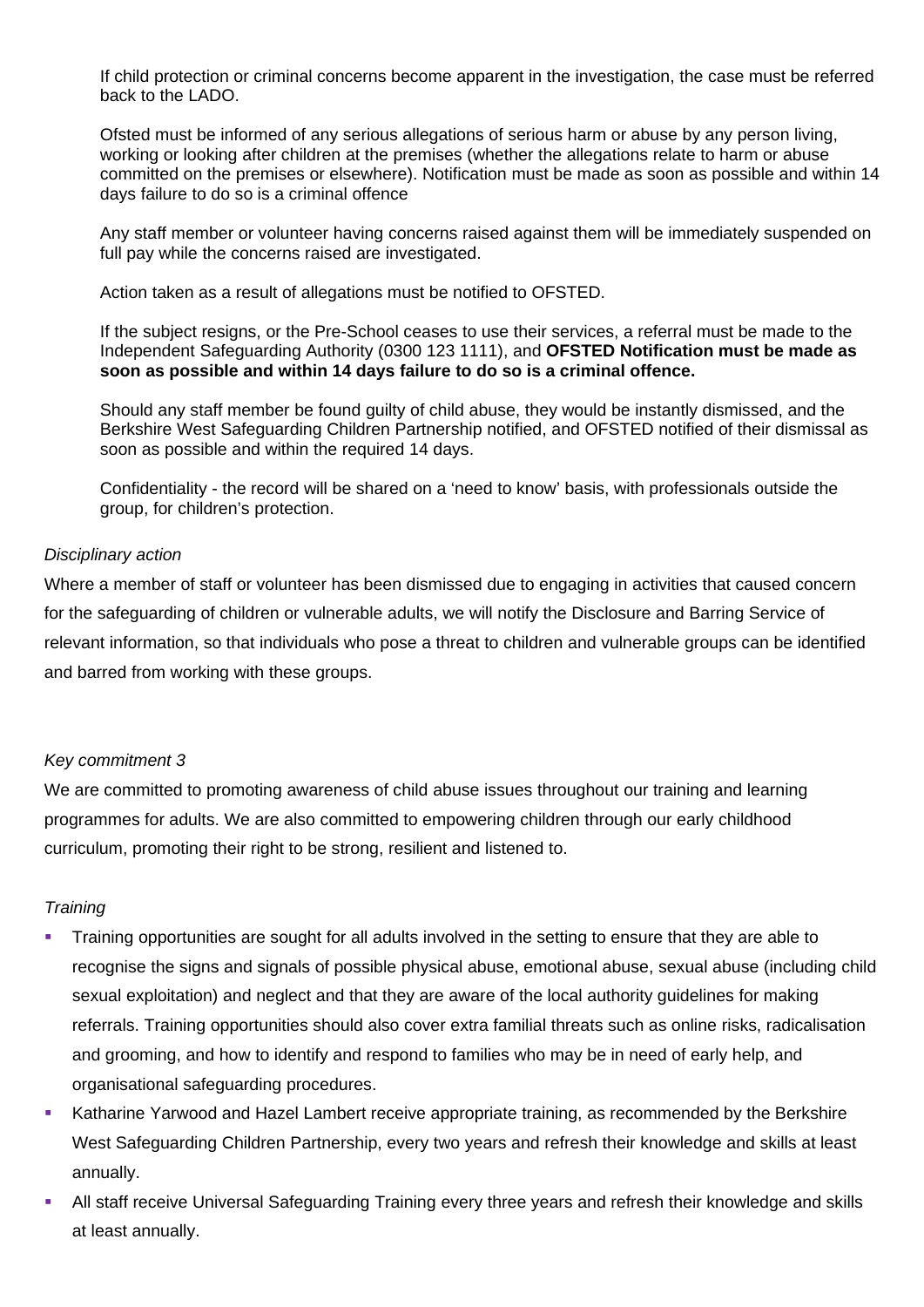- We ensure that all staff know the procedures for reporting and recording any concerns they may have about the provision.
- We ensure that all staff receive updates on safeguarding via emails, newsletters, online training and/or discussion at staff meetings at least once a year.

### *Planning*

 The layout of the rooms allows for constant supervision. No child is left alone with staff or volunteers in a one-to-one situation without being within sight and/or hearing of other staff or volunteers.

### *Curriculum*

- We introduce key elements of keeping children safe into our programme to promote the personal, social and emotional development of all children, so that they may grow to be strong, resilient and listened to and so that they develop an understanding of why and how to keep safe.
- We create within the setting a culture of value and respect for individuals, having positive regard for children's heritage arising from their colour, ethnicity, languages spoken at home, cultural and social background.
- We ensure that this is carried out in a way that is developmentally appropriate for the children.

### *Confidentiality*

 All suspicions and investigations are kept confidential and shared only with those who need to know. Any information is shared under the guidance of the Berkshire West Safeguarding Children Partnership and in line with the GDPR, Data Protection Act 2018, and Working Together 2018.

### *Support to families*

- We believe in building trusting and supportive relationships with families, staff and volunteers.
- We make clear to parents our role and responsibilities in relation to child protection, such as for the reporting of concerns, information sharing, monitoring of the child, and liaising at all times with the local children's social care team.
- We will continue to welcome the child and the family whilst investigations are being made in relation to any alleged abuse.
- We follow the Child Protection Plan as set by the child's social worker in relation to the setting's designated role and tasks in supporting that child and their family, subsequent to any investigation.
- We will engage with any child in need plan or early help plan as agreed.
- Confidential records kept on a child are shared with the child's parents or those who have parental responsibility for the child in accordance with the Confidentiality and Client Access to Records procedure, and only if appropriate under the guidance of the Local Safeguarding Children Board.

### **Legal framework**

### *Primary legislation*

Children Act (1989 s47)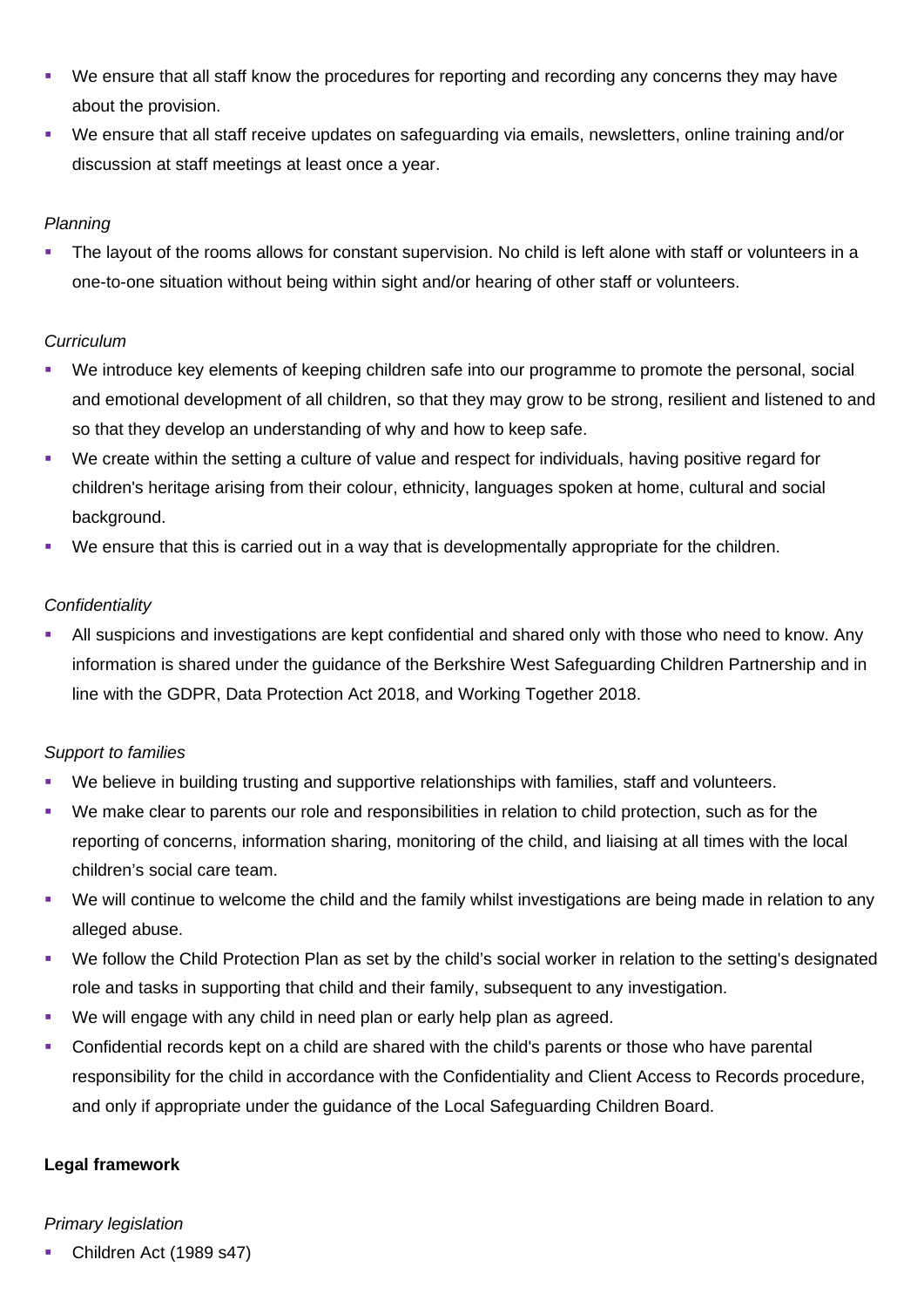- **Protection of Children Act (1999)**
- The Children Act (2004 s11)
- **Children and Social Work Act 2017**
- **Safeguarding Vulnerable Groups Act (2006)**
- Childcare Act (2006)
- Child Safeguarding Practice Review and Relevant Agency (England) Regulations 2018

### *Secondary legislation*

- Sexual Offences Act (2003)
- **Criminal Justice and Court Services Act (2000)**
- **Equality Act (2010)**
- General Data Protection Regulations (GDPR) (2018)
- Childcare (Disqualification) Regulations (2009)
- Children and Families Act (2014)
- Care Act (2014)
- Serious Crime Act (2015)
- **Counter-Terrorism and Security Act (2015)**

### **Further guidance**

- **Working Together to Safeguard Children (HMG, 2018)**
- What to do if you're Worried a Child is Being Abused (HMG, 2015)
- Framework for the Assessment of Children in Need and their Families (DoH 2000)
- The Common Assessment Framework for Children and Young People: A Guide for Practitioners (CWDC 2010)
- Statutory guidance on making arrangements to safeguard and promote the welfare of children under section 11 of the Children Act 2004 (HMG 2008)
- Hidden Harm Responding to the Needs of Children of Problem Drug Users (ACMD, 2003)
- **Information Sharing: Advice for Practitioners providing Safeguarding Services (DfE 2018)**
- Disclosure and Barring Service: [www.gov.uk/disclosure-barring-service-check](http://www.gov.uk/disclosure-barring-service-check)
- Revised Prevent Duty Guidance for England and Wales (HMG, 2015)
- **Inspecting Safeguarding in Early Years, Education and Skills Settings, (Ofsted, 2016)**
- **Safeguarding Children (Pre-school Learning Alliance 2013)**
- Safeguarding through Effective Supervision (Pre-school Learning Alliance 2013)
- The New Early Years Employee Handbook (Pre-school Learning Alliance 2016)
- **People Management in the Early Years (Pre-school Learning Alliance 2016)**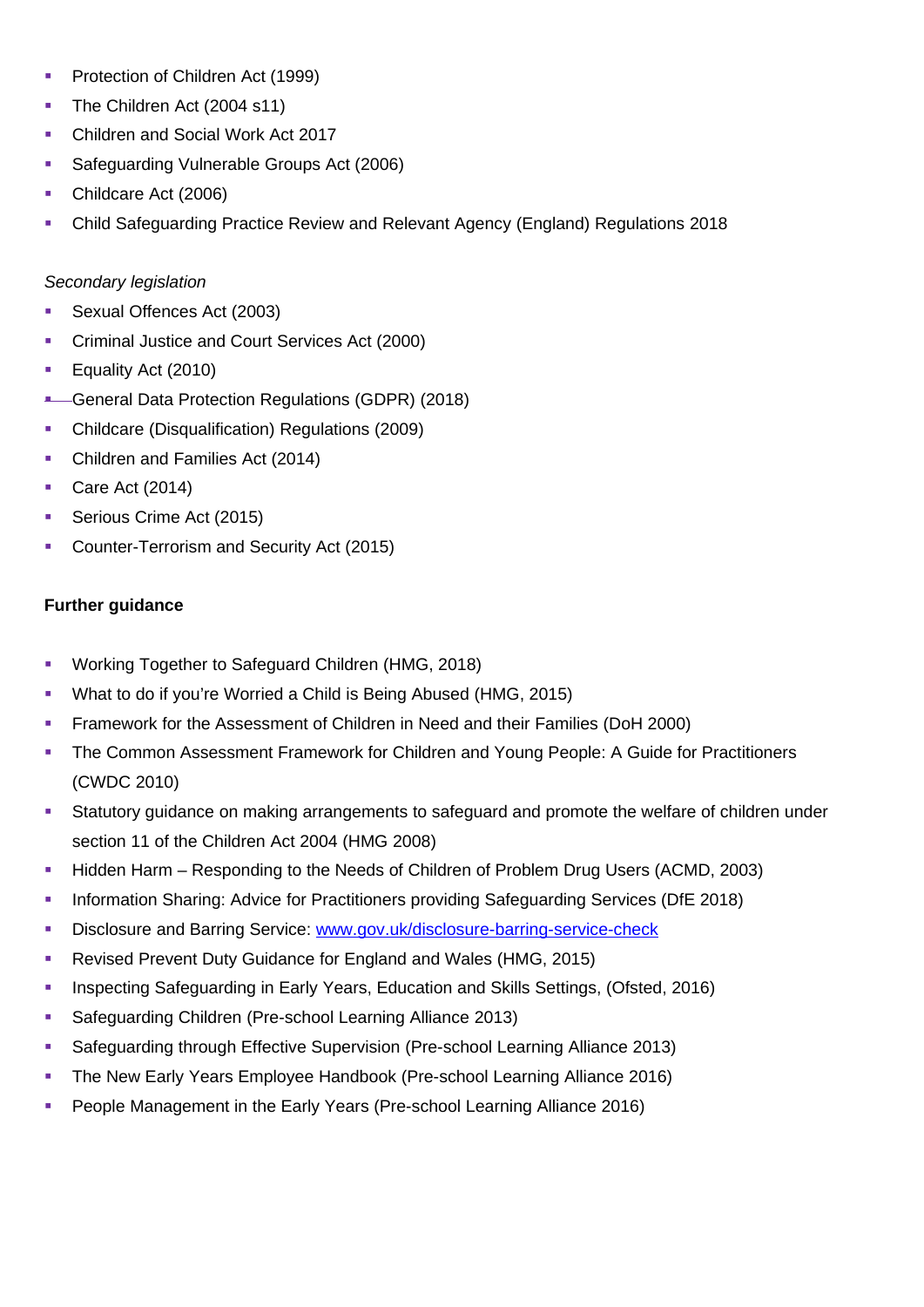| This policy was adopted by<br>On.<br>Date to be reviewed<br>Signed on behalf of the provider | school<br>November 2018<br>April 2022 | (name of provider)<br>(date)<br>(date) |
|----------------------------------------------------------------------------------------------|---------------------------------------|----------------------------------------|
| Name of signatory                                                                            | Katharine Yarwood                     |                                        |
| Role of signatory (e.g. chair, director or owner)                                            | Supervisor                            |                                        |

Caversham Heights Pre-

\*A 'young person' is defined as 16 to 19 years old – in our setting they may be a student, worker, volunteer or parent.

#### **Reference Documents**

Berkshire West Thresholds Guidance – [https://berkshirewestsafeguardingchildrenpartnership.org.uk/assets/1/](https://berkshirewestsafeguardingchildrenpartnership.org.uk/assets/1/reading_threshold_guidance_booklet_-_autumn_2020.pdf) [reading\\_threshold\\_guidance\\_booklet\\_-\\_autumn\\_2020.pdf](https://berkshirewestsafeguardingchildrenpartnership.org.uk/assets/1/reading_threshold_guidance_booklet_-_autumn_2020.pdf)

Pan Berkshire Safeguarding Children Procedures: proceduresonline.com/berks/reading/index.html

Refer to the Single Point of Access at: www.reading.gov.uk/childrensreferralform

#### **Where else to seek advice:**

Thames Valley Police 01865 291046 and in an emergency 999

National Society for the Prevention of Cruelty to Children Tel: 0808 800 5000 NSPCC website: [www.nspcc.org.uk/](http://www.nspcc.org.uk/)

Domestic Abuse Link - Contact Louise Crow, Domestic Abuse Coordinator Tel 0118 9390900 Ext: 73190

Whistle Blowing Advice Line Tel: 020 7404 6609 General enquiries: 020 3117 2520 Website: http//www.pcaw.org.uk Child Sexual Exploitation – Reading CSE Tools:

Troubled families:

#### **Possible signs of Sexual Abuse**

- Being knowledgeable in a sexual way inappropriate to the child's age
- Medical problems such as chronic itching, pain in the genitals, venereal diseases
- Other extreme reactions, such as depression, self mutilation, suicide attempts, running away, overdoses, anorexia
- Personality changes
- Sudden loss of appetite or compulsive eating
- Being isolated or withdrawn
- Inability to concentrate
- Lack of trust or fear of someone they know well, such as not wanting to be alone with a babysitter or child minder
- Starting to wet again, day or night/nightmares
- Become worried about clothing being removed
- Suddenly drawing sexually explicit pictures
- Talking about having a secret
- Open repeated masturbation
- Female Genital Mutilation (FMG)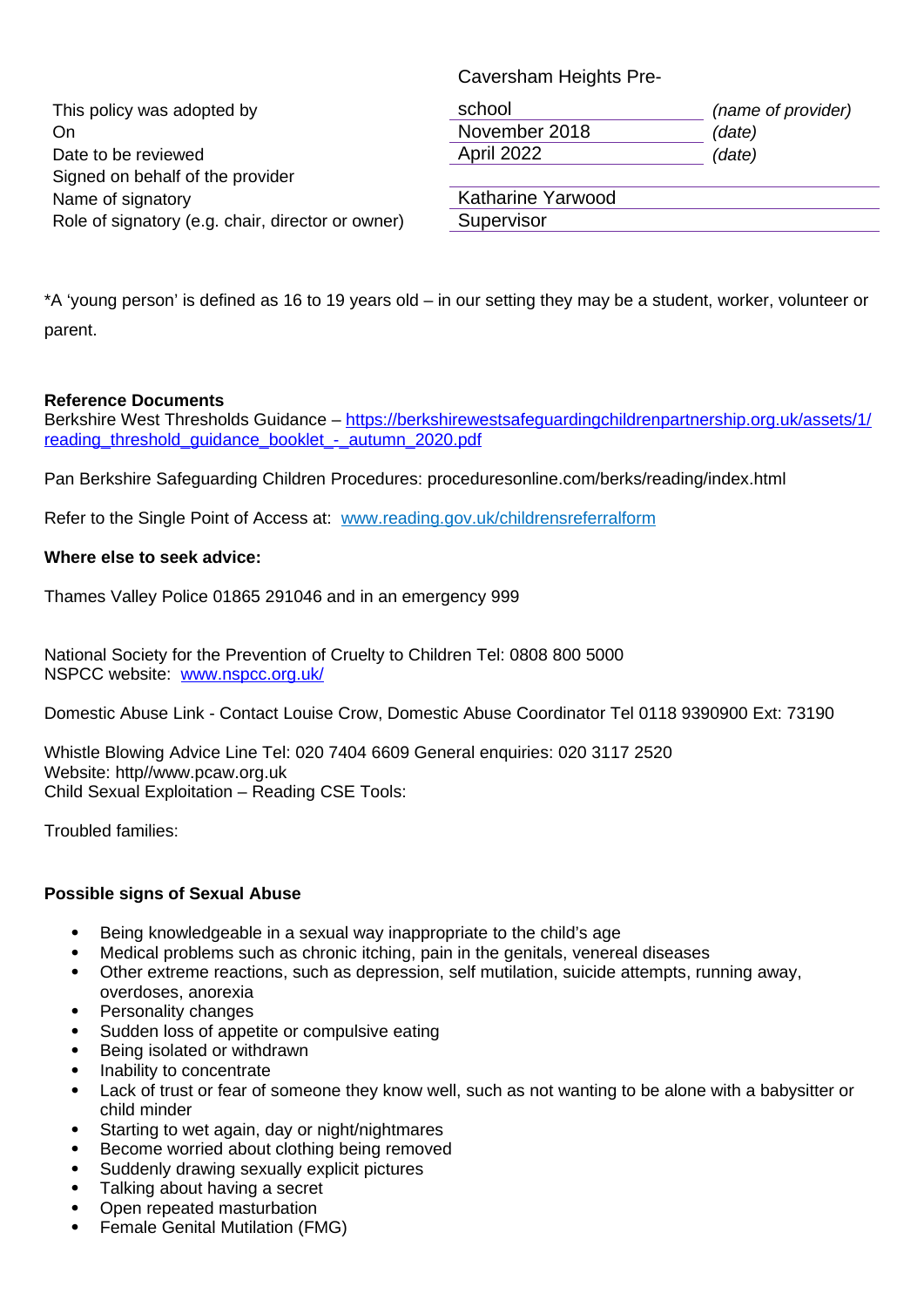### **Possible signs of Physical Abuse**

- Unexplained recurrent injuries, injuries that get progressively worse. Having bruising or other marks in areas of the body that you would not normally expect to be bruised or grazed, marks caused by an object, such as a strap or stick. Have bite marks. Have burn, scalds or 'dip' marks. Have grip marks on their arms (which may indicate severe shaking)
- Improbable excuses or refusal to explain injuries
- Wearing clothes to cover injuries, even in hot weather. Refusal to undress for gym.
- Have been given harmful substances, such as drugs or alcohol.
- Afraid to go home
- Chronic running away
- Bald patches
- Delay in seeking medical help or examination
- Self-destructive tendencies
- Aggression towards others
- Fear of physical contact shrinking back if touched
- Admitting that they are punished, but the punishment is excessive (such as a child being beaten every night to 'make him study')
- Fear of suspected abuser being contacted

Note bruises look different on skins of different tones. Black children and children of mixed racial origin may have skin pigmentation, usually on the lower back, called 'Mongolian blue spot'. This is quite normal and often fades as the child grows older. To the inexperienced eye it may look like bruising.

#### **Possible signs of Emotional Abuse**

- Physical, mental and emotional development lags
- Sudden speech disorders
- Low self-esteem. Continual self-depreciation ('I'm stupid, ugly, worthless, etc.')
- Over reaction to mistakes. Over-compliance
- Inappropriate response to pain ('I deserve this')
- Neurotic behaviour (rocking, hair twisting, self mutilation)
- Extremes of passivity or aggression. Withdrawal. Severe tantrums.
- Other extreme reactions, such as depression, running away, self mutilation.
- Sleep disturbances/nightmares. Bed-wetting (if had been past this stage of development)
- Reluctance to go home.
- High level of attention seeking.
- Flinching from contact.
- Mistrust of adults. 'Frozen watchfulness'
- Social isolation.
- Child kept away from setting.
- Frequent tummy pains and other pains.

#### **Possible signs of Neglect**

- Constant hunger, weight loss, growth restriction, loss of appetite.
- Poor personal hygiene
- Constant tiredness
- Poor state of clothing
- General failure to thrive. Very thin
- Untreated medical problems, infection, infestation
- No social relationships. Low self-esteem
- Compulsive scavenging
- Destructive tendencies
- Being left at home alone.

#### Note

- **A child may be subjected to a combination of different kinds of abuse**
- **It is also possible that a child may show no outward signs and hide what is happening from everyone**